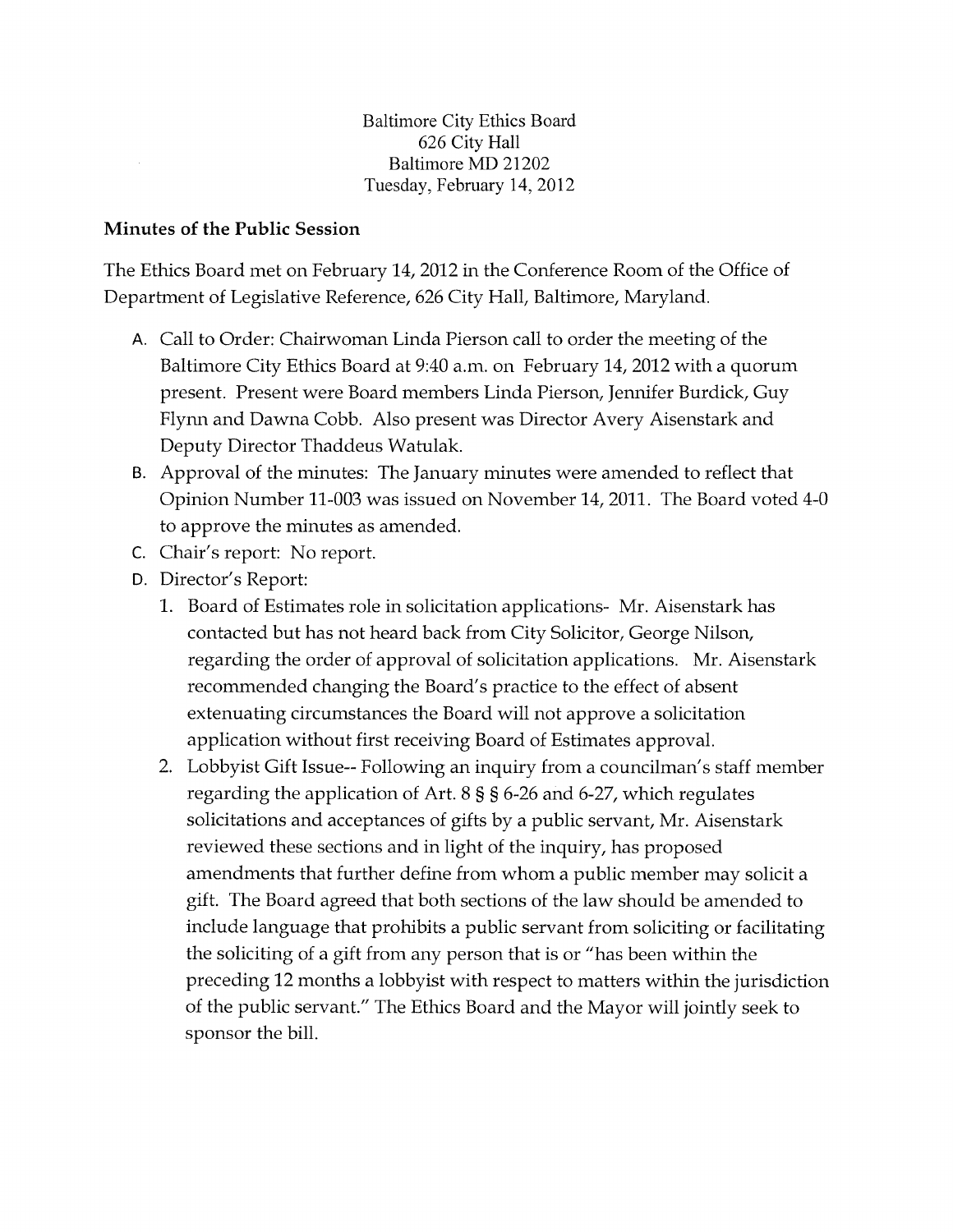3. Confirmation of New Ethics Board Member-Ms. Alicia Wilson has been confirmed but not sworn in.

## E. **Solicitation Requests**

- **1.** Baltimore Greek Week-Board of Estimates approval is pending. The Board voted 4-0 voted to conditionally approve the request. No letter will issue until Board of Estimates approval is received.
- F. Discussion of Officials' Service as 'Honorary Chairs'- The National Association of Securities Professionals is having a conference in Baltimore. Conference organizers asked State Treasurer, Nancy Kopp, Comptroller, Peter Franchot, and the City's Comptroller, Joan Pratt, to serve as Honorary Co-Chairs. The State Ethics Commission opined that State ethics law governing the "prestige of office" prohibited Ms. Kopp and Mr. Franchot from participating in this fashion. Because the City's ethics law mirrors the State's law, the Board voted to 4-0 to direct Mr. Aisentark to advise Ms. Pratt that she should withdraw as a co-chair of this event.
- G. Discussion of possible regulation to allow agencies to accept medical samples routinely distributed by sales personnel-deferred to next meeting.
- H. Discussed IG's response to bill to broaden definition of conflicted parties with a relationship with an official's agency. Alternative wording for the regulation was proposed and the matter was deferred until the next meeting.
- I. The *Baltimore Sun* article from 2.12.12 regarding financial disclosure by public servants and the ethics law governing acceptable gifts. The Board voted 4-0 to direct Board staff to review the disclosure forms filed by elected city council officials' beginning with forthcoming forms. The Board then voted 4-0 to direct Board staff to e-mail City employees that Ethics Board will conduct random audits to determine compliance with the financial disclosure law. This notice will be sent in April before next forms are due. The Board then voted 4-0 to draft language amending the applicable Ethics law to state that members of the City Council are subject to the same laws as members of the Board of Estimates.
- **J.** Draft report of Board's activities- Ms. Burdick shared the draft report that she has been preparing. The Board agreed that the report should carry through